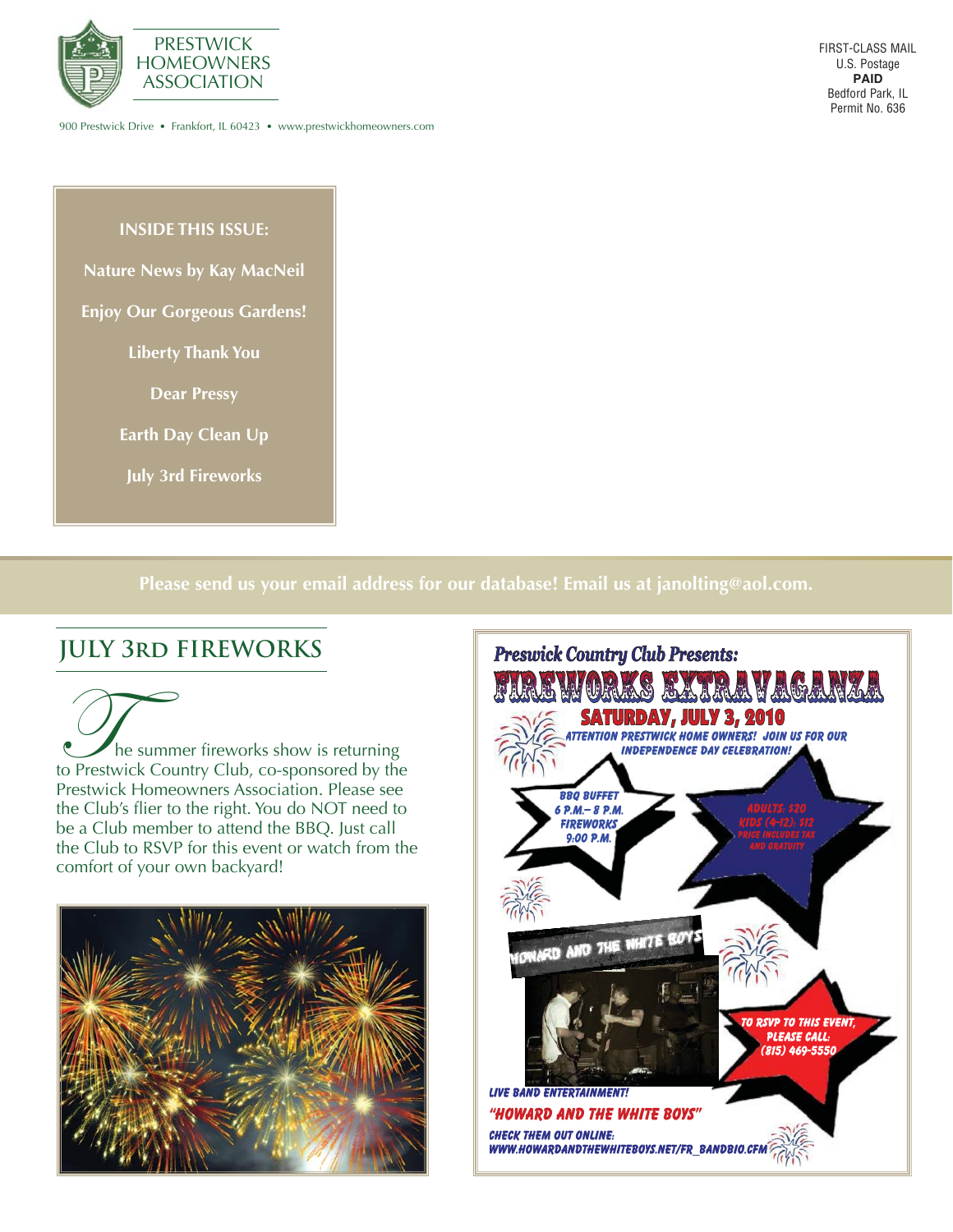

### **NATURE NEWS by Kay MacNeil**

 $\mathbb{V}_{\rm{ative}}$  Hawthorns In Your Yard and Why You Should Consider Them GREAT Trees!!!

First, a bit of trivia- Illinois has lists of "Champion Trees." That means someone at the Department of Natural Resources keeps lists of where the biggest of each tree variety is located in the state. Would you believe we have a champion hawthorn in Prestwick at the east end of Colony Lane out toward the golf course? Well, it's true!

Many of us are "blessed" with native hawthorns in our yards. They are those stickery trees that drop their leaves early, bloom beautifully and profusely in the spring (although some varieties are a bit smelly- the better to lure pollinators, of course) and brandish thorns which somehow find every wandering kid's bicycle tire.

Illinois has several hundred varieties of hawthorns which are often difficult to tell apart. All are stout, many-branched trees reminiscent of bur oaks but smaller with striking winter silhouettes. All hawthorns are wonderful trees for birds and other wildlife, a good reason to leave them in your yard.

The wonderful spring blossoms of hawthorns draw many pollinating insects including honey bees, which attract both migrating and resident birds. The trees, thanks in part to their distinctive and protective thorns and thick foliage, make favorite nesting sites. Hawthorn fruit is not usually consumed in the fall but provides great food for birds and wildlife through winter and early spring. Hawthorn trees also seem to host a variety of caterpillars which many birds prefer to feed their young. Caterpillars found in hawthorns often become some of our showiest butterfliesadmirals and cecropia moths.

Spring 2010 • Volume 6, Issue 2

What a tree! Gorgeous flowers, dense foliage, bright fall fruit, and great branching structure. They obviously do well in Illinois clay and also will do well in gravel. There are many named varieties of hawthorns which can become specimen landscape trees, and many cultivars do not have thorns and are not affected by cedar-hawthorn rust. The one down side of our native hawthorns is that they do get cedar rust. However, I love the idea of getting a head start on my fall clean up which I can do under my hawthorns, and the truth is, rust does not kill the tree, it just makes it drop its leaves early.

So enjoy the Prestwick hawthorns that already exist in your yard and think about adding some new ones this spring.

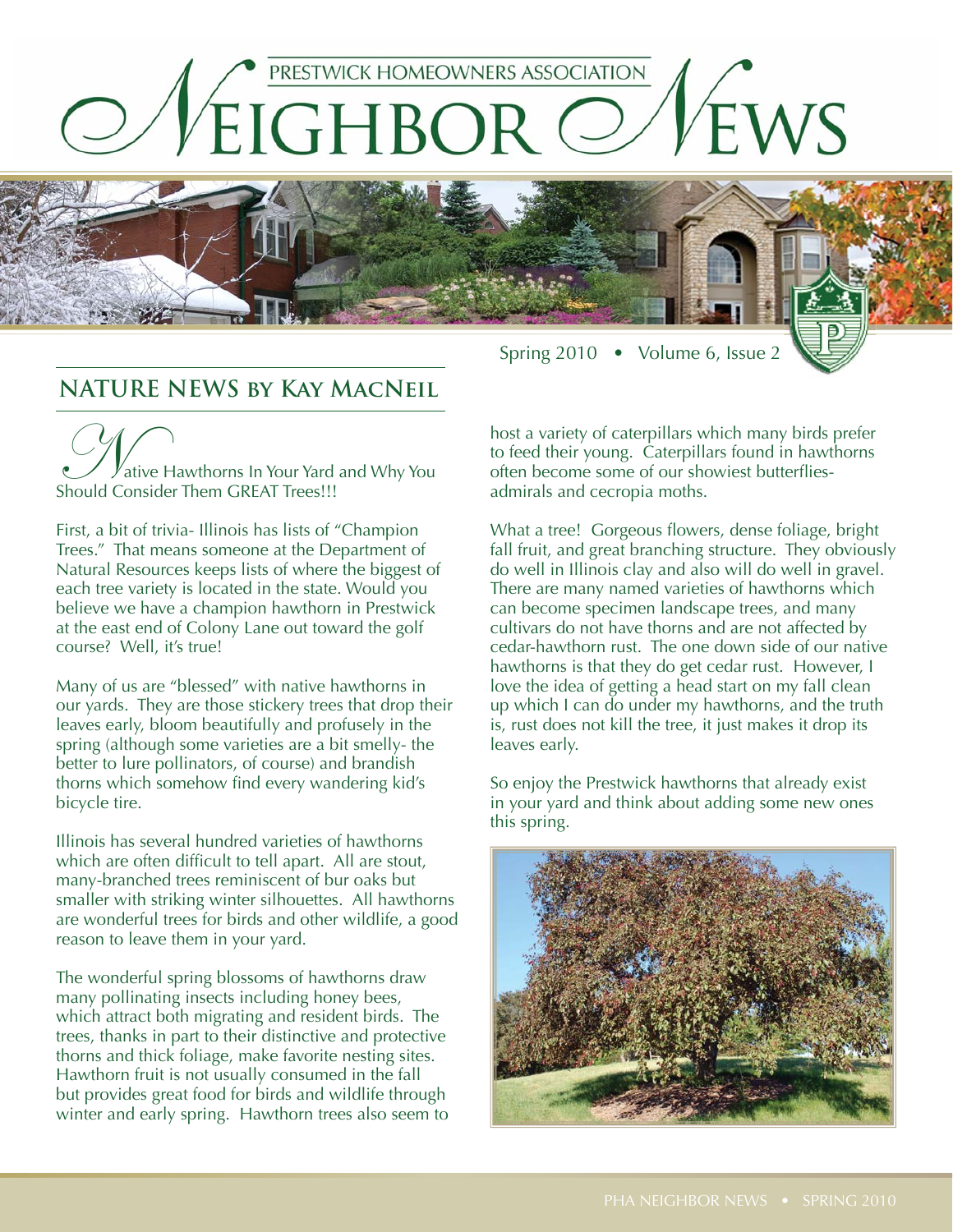# **ENJOY OUR GORGEOUS GARDENS!**

Please mark your calendars for our Second Annual Prestwick Garden Walk, scheduled for Sunday, July 11, from 1-5 p.m. Building on the success of last year's event when over 100 neighbors visited ten beautiful gardens, we know you will be delighted by this year's neighborhood Edens. Although the list has not been finalized at this time, the walk will include both new garden gems, as well as several of last year's featured gardens, allowing you to see how they've evolved. This is a wonderful opportunity to discover new plants, flowers and landscaping ideas that could work in your yards, too. An invitation listing the gardens on the walk will be sent out in June.

Call Joey Buck (815-464-9217) or Rita Nolting (815-464-0341) for more information.



### **LIBERTY THANK YOU**

The Prestwick Homeowners Association would like to thank Prestwick resident Bill Kiehl, Chairman of Liberty Creative Solutions, as well as Liberty's CEO Angela Hipelius, for donating staff time and materials for the printing of the PHA newsletter, PHA directory and annual dues mailings. The work is outstanding and the service is even better! Liberty Creative Solutions is a full-service integrated marketing and professional design firm with in-house print production, bindery, mailing and distribution capabilities. Find out more about Liberty online at www.libertycreativesolutions.com or call 708.633.7450.